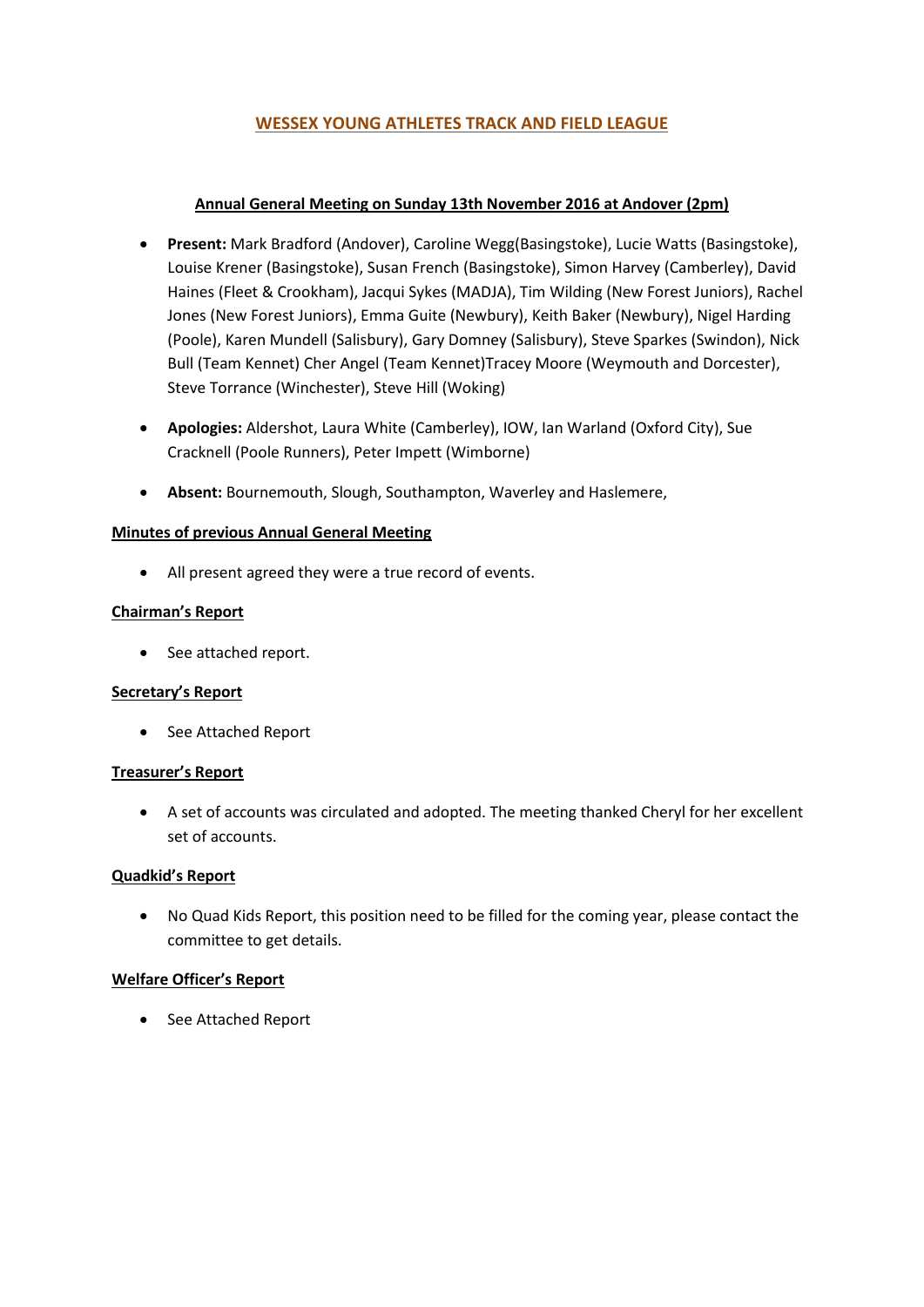## **Election of Officers**

The following were elected.

| President                       | Tim Wilding (New Forest Juniors) |
|---------------------------------|----------------------------------|
| <b>Vice President</b>           | Nigel Harding (Poole AC)         |
| Chairman                        | Nick Bull (Team Kennet)          |
| Vice Chair                      | Laura White (Camberley           |
| <b>Secretary</b>                | <b>No Nominations</b>            |
| <b>Quad Kids Co-ordinator</b>   | <b>No Nominations</b>            |
| <b>Treasurer</b>                | Cheryl Angell (Team Kennet)      |
| League Records/Athletics Weekly | Nigel Harding (Poole AC)         |
| <b>Welfare Officer</b>          | Cheryl Angell (Team Kennet)      |
| League Co-ordinator             | Nick Bull (Team Kennet)          |
| League Co-ordinator             | Cheryl Angell (Team Kennet)      |
| League Co-ordinator             | Laura White (Camberley           |
| League Co-ordinator             | Mark Bradford (Andover)          |
| League Co-ordinator             | Tim Wilding (New Forest Juniors  |
| League Co-ordinator             | Susan French (Basingstoke)       |

Additionally, the AGM agreed that Darryn Campbell would continue to administer the League Web Site.

Nick also asked for the League to recognise the work that had been done by Ian Warland over the last 9 years, Ian is now working out of America a lot of the time so will not be involved as much as he was.

#### **League Structure 2016**

- There have been no resignations this year.
- The AGM voted in favour of readmitting Portsmouth AC to the league on a trial period of 1 year. The league secretary is to contact them.
- It was agreed that the league would provide the letters at the beginning of season, clubs will still provide Quad kids numbers 1 - 120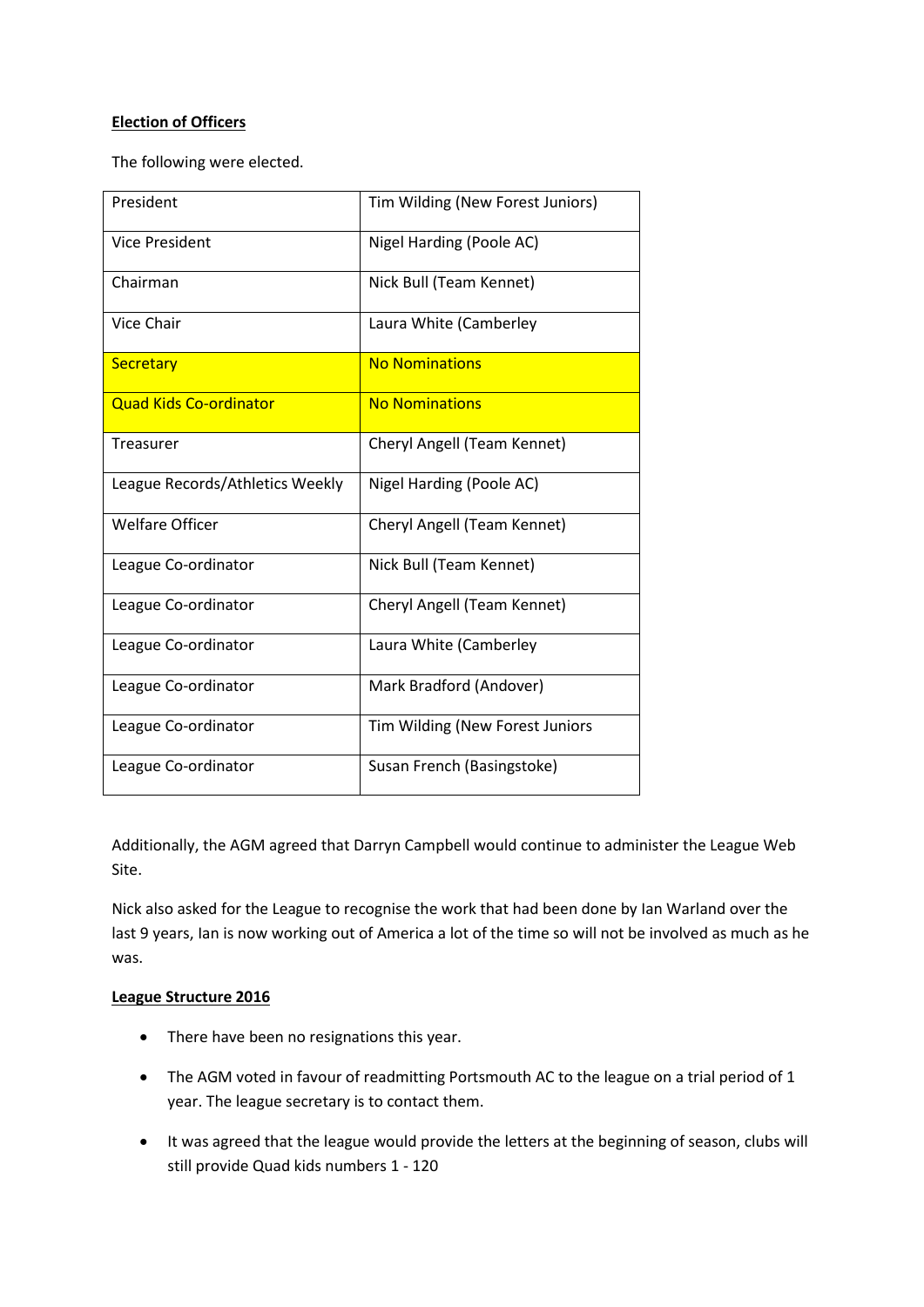#### **2017 dates and Venues**

The following dates (venues to be arranged with host clubs) were agreed.

- Match 1 April 9th and April 23rd
- Match 2 June 4th and June 11th
- Match  $3 -$  June 25th and July  $2^{nd}$
- $\bullet$  Match 4 July 9th and July 16th

## **Timetable and Team Structure**

- A request was made to revisits the clash on the timetable between the Hurdles and the U15G, U17 and U20W High Jump, the committee agreed that this would be reviewed to see if the clash can be avoided.
- It was proposed that number of Non-Scoring Track Athletes stays at 5 per gender per age group, the AGM unanimously agreed this
- It was proposed that for U13s only the Non-Scoring athletes got the field be increased to 2 per gender per team, this was turned down by the AGM
- It was proposed that all athletes EA URN numbers are added to the team declaration sheet, to enable records to be correctly attributed and ensure that the athletes are in the correct age group and registered to correct club, this is not required currently for Quad kids, the AGM unanimously agreed this.
- It was agreed that Non-Scoring Field Athletes would not get the extra throws/jumps if they achieved grade 3 or above.
- It was proposed that the Non-Scoring relay remains at 1 team per gender per age group, this was agreed and it is also no longer at the Track Referees discretion.

#### **Rules**

The rules will be updated and distributed to all League Members

#### **League Fees**

It was agreed to keep fees to £250 per club (New clubs £300). Host clubs in 2017 to be reimbursed £200